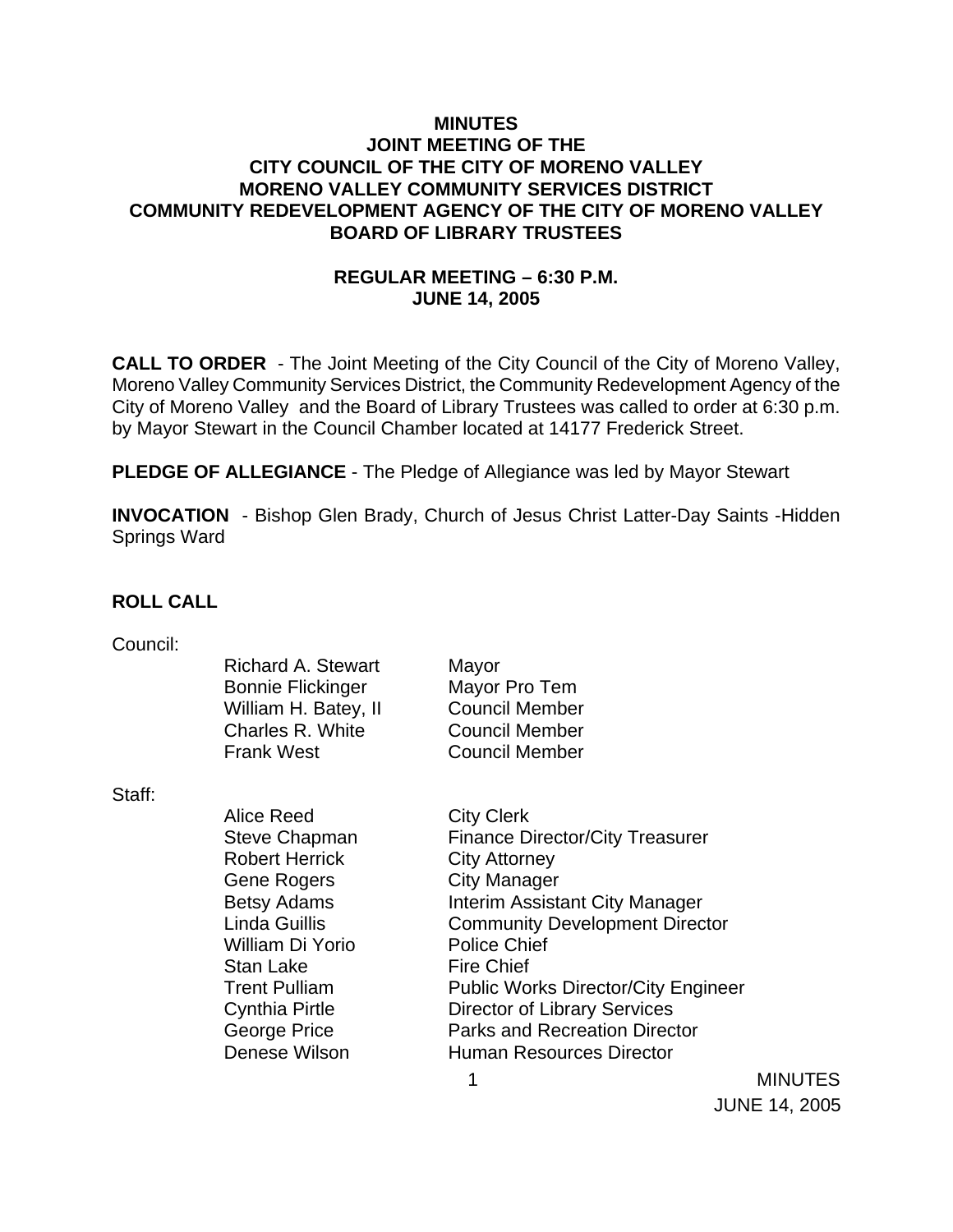George Guayante **Interim Economic Development Director** Angela Rushen Interim Administrative Services Director Prem Kumar **Assistant City Engineer** 

### **JOINT CONSENT CALENDARS (SECTIONS A-D) OF THE CITY COUNCIL OF THE CITY OF MORENO VALLEY, MORENO VALLEY COMMUNITY SERVICES DISTRICT, COMMUNITY REDEVELOPMENT AGENCY OF THE CITY OF MORENO VALLEY AND THE BOARD OF LIBRARY TRUSTEES**

Mayor Stewart opened the agenda items for the Consent Calendars for public comments; there being none, public comments were closed.

### **A. CONSENT CALENDAR** - **CITY COUNCIL**

- A1. ORDINANCES FIRST READING BY TITLE ONLY Waived reading of all Ordinance Introductions and read by title only.
- A2. MINUTES REGULAR MEETING OF MAY 24, 2005 (Report of: City Clerk's Department) Recommendation: Approve as submitted.
- A3. NOTICE OF COMPLETION AND ACCEPTANCE OF THE TRAFFIC SIGNALS AT PERRIS BOULEVARD AND MANZANITA AVENUE AND AT LASSELLE STREET AND GENTIAN AVENUE, PROJECT NOS. 03- 12566823 AND 04-12583023 (Report of: Public Works Department) Recommendation: Ratify Contract Change Order No. 1 (Final); accept the work as complete for the traffic signals and road improvements at Perris Boulevard and Manzanita Avenue and at Lasselle Street and Gentian Avenue, constructed by New West Signal, 14055 Foothill Boulevard, Fontana, California 92335; direct the City Clerk to record the Notice of Completion within ten (10) calendar days at the office of the County Recorder of Riverside County, as required by Section 3093 of the California Civil Code; authorize the Director of Finance to release the retention to New West Signal thirty-five (35) calendar days after the date of recordation of the Notice of Completion, if no claims are filed against the project; and accept the improvements into the City's maintained road system.
- A4. APPROVAL OF PARCEL MAP 32424 PERRIS BOULEVARD AND RED MAPLE LANE, SUBDIVIDER – 4M RED MAPLE, LLC, 10544 W. PICO BOULEVARD, LOS ANGELES, CA 92660 (Report of: Public Works Department) Recommendation: Approve Parcel Map 32424; authorize the City Clerk to sign the map; and transmit said map to the County Recorder's Office for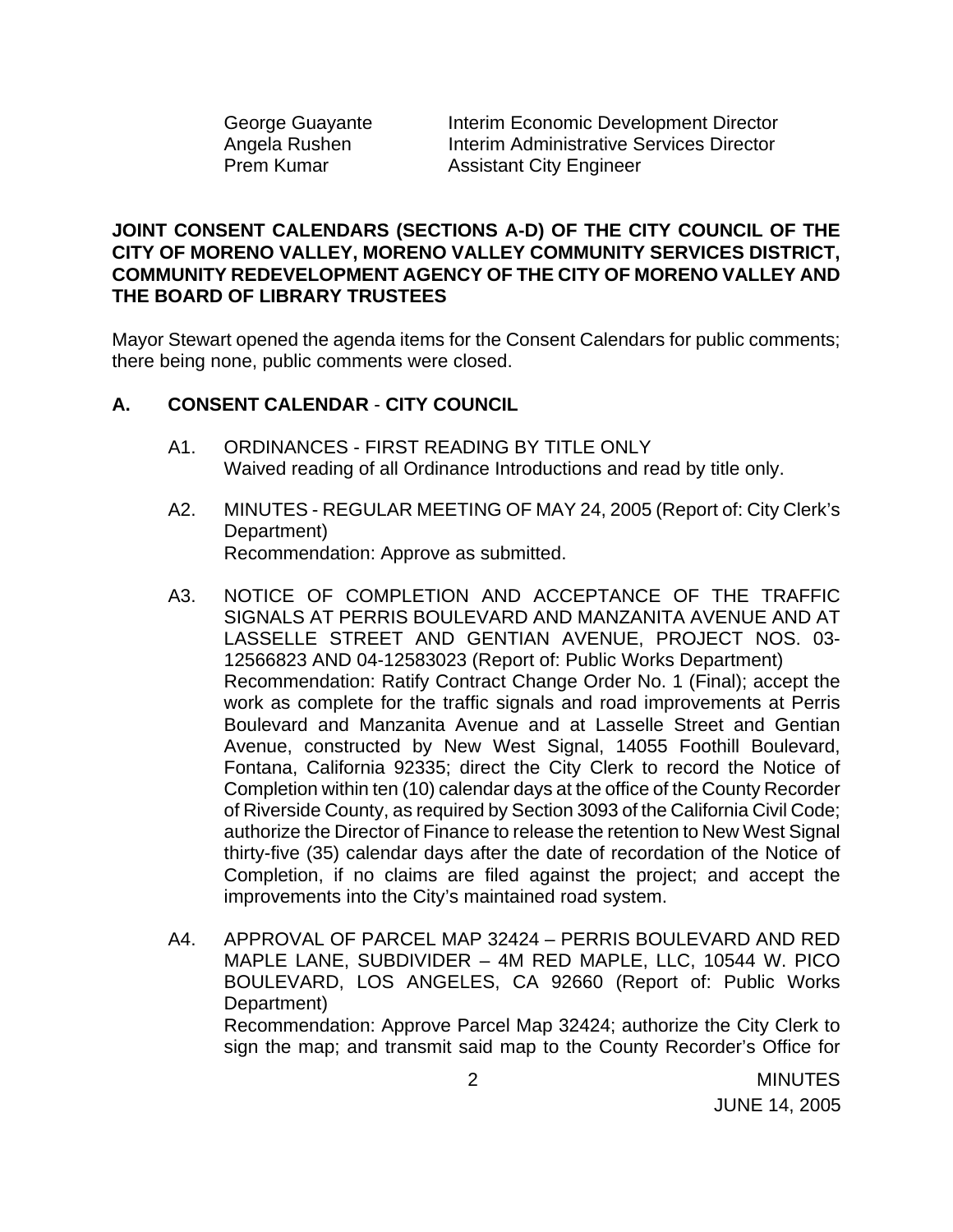recordation.

- A5. APPROVAL OF PARCEL MAP 32189 AND ACCEPT LETTERS OF CREDIT & AGREEMENTS FOR PUBLIC IMPROVEMENTS, EAST OF DAY STREET AND SOUTH OF GATEWAY DRIVE, SUBDIVIDER - GATEWAY COMPANY L.C., 3425 VIA LIDO, SUITE 250, NEWPORT BEACH, CA 92663 (Report of: Public Works Department) Recommendation: Approve Parcel Map 32189; authorize the City Clerk to sign the map and transmit said map to the County Recorder's Office for recordation; accept the Letters of Credit and Agreements for Public Improvements; authorize the Mayor to execute the Agreements; and direct the City Clerk to forward the signed Agreements to the County Recorder's Office for recordation.
- A6. APPROVAL OF FINAL MAP 31213 SINGLE FAMILY RESIDENTIAL PROJECT, AND ACCEPT BONDS & AGREEMENT FOR PUBLIC RIGHT-OF-WAY IMPROVEMENTS, NORTHWEST CORNER OF ALESSANDRO BOULEVARD AND MORRISON STREET, SUBDIVIDER - WESTERN PACIFIC HOUSING, INC., 16755 VON KARMAN AVENUE, SUITE 200, IRVINE, CA 92606 (Report of: Public Works Department) Recommendation: Approve Final Map 31213, authorize the City Clerk to sign the map and transmit said map to the County Recorder's Office for recordation; accept the Bonds and Agreement for Public Improvements; authorize the Mayor to execute the Agreement; and direct the City Clerk to forward the signed Agreement to the County Recorder's Office for recordation.
- A7. FINAL MAP 23553-4 REDUCE FAITHFUL PERFORMANCE BOND AND ADOPT RESOLUTION NO. 2005-44, A RESOLUTION OF THE CITY COUNCIL OF THE CITY OF MORENO VALLEY AUTHORIZING ACCEPTANCE OF THE PUBLIC RIGHT-OF-WAY IMPROVEMENTS AS COMPLETE AND ACCEPTING MONTALVO ROAD, SOFIA COURT, ESPADA CREEK ROAD, PRESIDIO HILLS DRIVE, SHADOW MOUNTAIN DRIVE, CORTE MADERA, CABAZON CIRCLE, PASEO CAYUCO AND LAWLESS ROAD INTO THE CITY MAINTAINED STREET SYSTEM, SUBDIVIDER – MV DEVELOPMENT LLC, 20 CORPORATE PARK, SUITE 240, IRVINE, CA 92606 (Report of: Public Works Department) Recommendation: Approve the reduction to the Faithful Performance Bond for Final Map 23553-4; authorize the City Engineer to reduce the Faithful Performance Bond; and adopt Resolution No. 2005-44 authorizing the acceptance of the public right-of-way improvements for Final Map 23553-4 as complete and accepting Montalvo Road, Sofia Court, Espada Creek Road, Presidio Hills Drive, Shadow Mountain Drive, Corte Madera, Cabazon Circle, Paseo Cayuco and Lawless Road into the City Maintained Street System.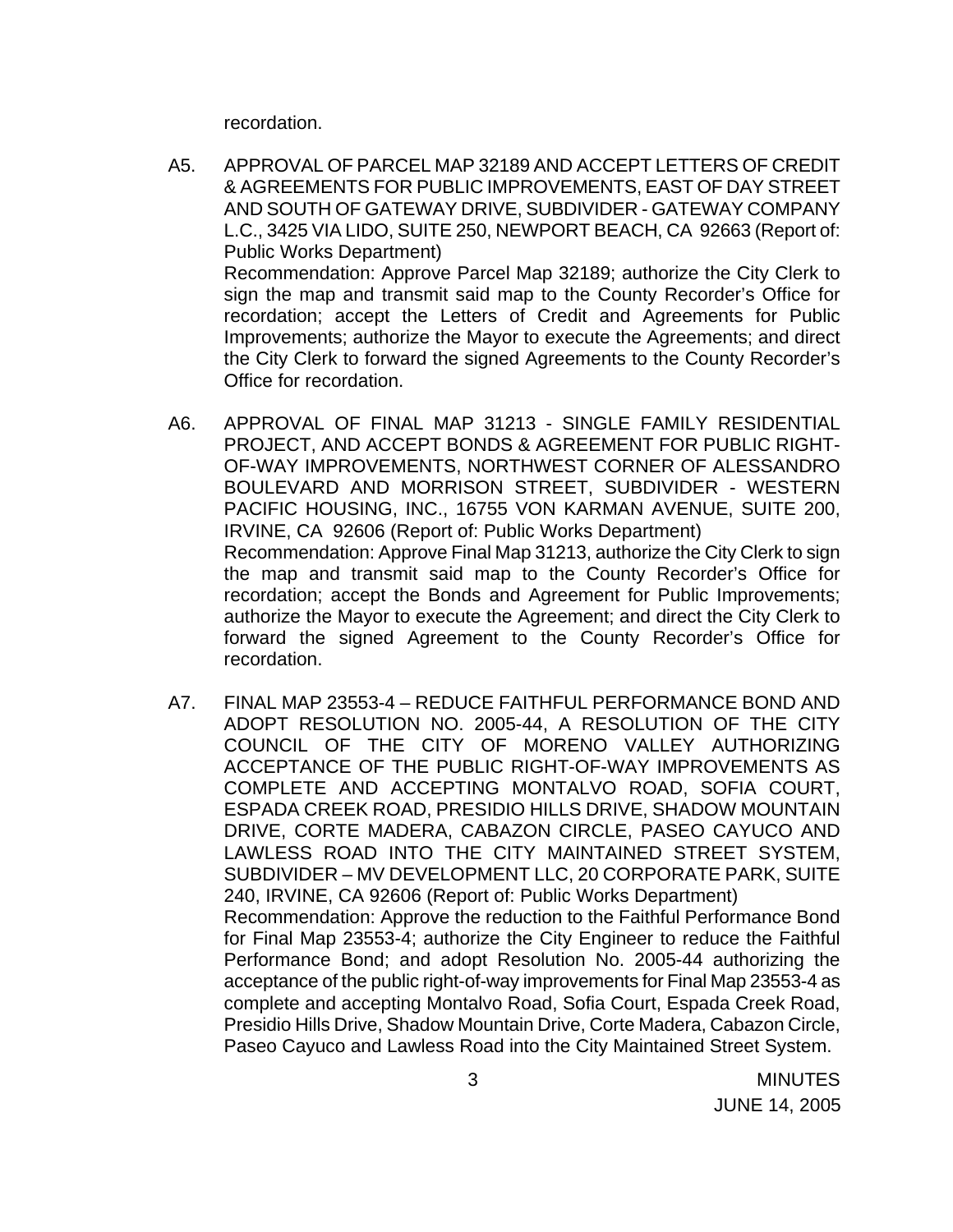#### Resolution No. 2005-44

 A Resolution of the City Council of the City of Moreno Valley, California, Authorizing the Acceptance of the Public Right-of-Way Improvements as Complete Within Tract 23553-4, and Accepting Montalvo Road, Sofia Court, Espada Creek Road, Presidio Hills Drive, Shadow Mountain Drive, Corte Madera, Cabazon Circle, Paseo Cayuco and Lawless Road into the City Maintained Street System

- A8. PA03-0161 ACCEPT BONDS AND AGREEMENT FOR PUBLIC RIGHT-OF-WAY IMPROVEMENTS, SOUTH SIDE OF CALLE SAN JUAN DE LOS LAGOS, WEST OF FREDERICK STREET, SUBDIVIDER - MSSA LLC, 6400 VARIEL AVENUE, WOODLAND HILLS, CA 91367 (Report of: Public Works Department) Recommendation: Accept the Bonds and the Agreement for Public Improvements for PA03-0161; authorize the Mayor to execute the agreement; and direct the City Clerk to forward the signed agreement to the County Recorder's office for recordation.
- A9. AUTHORIZATION TO CONDUCT A DAILY STREET CLOSURE ON A PORTION OF REDLANDS BOULEVARD FROM JUNE 20, 2005 TO SEPTEMBER 13, 2005, SUBDIVIDER - RICHMOND AMERICAN HOMES OF CALIFORNIA, INC., 1305 CORONA POINTE COURT, CORONA, CA 92879 (Report of: Public Works Department) Recommendation: Authorize the daily street closure in conjunction with the construction of off-side sewer improvements for Tracts 31268 and 31269: Redlands Boulevard, from Alessandro Boulevard to Cottonwood Avenue, beginning Monday, June 20, 2005 to Tuesday, September 13, 2005.
- A10. AUTHORIZATION TO CONDUCT A FULL STREET CLOSURE ON A PORTION OF COTTONWOOD AVENUE FROM JUNE 23, 2005 TO JULY 8, 2005, SUBDIVIDER - WESTERN PACIFIC HOUSING, INC., 16755 VON KARMAN AVE., SUITE 200, IRVINE, CA 92606 (Report of: Public Works Department) Recommendation: Authorize the full street closure in conjunction with the construction of off-site storm drain improvements for Tracts 31212, 31213, 31326 and 31327; Cottonwood Avenue, from Morrison Street to 1300 easterly of Morrison Street, beginning Thursday, June 23, 2005 to Friday, July 8, 2005.
- A11. TRACTS 31269-1 APPROVAL OF COOPERATIVE AGREEMENT FOR MORENO MASTER DRAINAGE PLAN LINES F-2, F-11, AND F-12, BETWEEN THE RIVERSIDE COUNTY FLOOD CONTROL AND WATER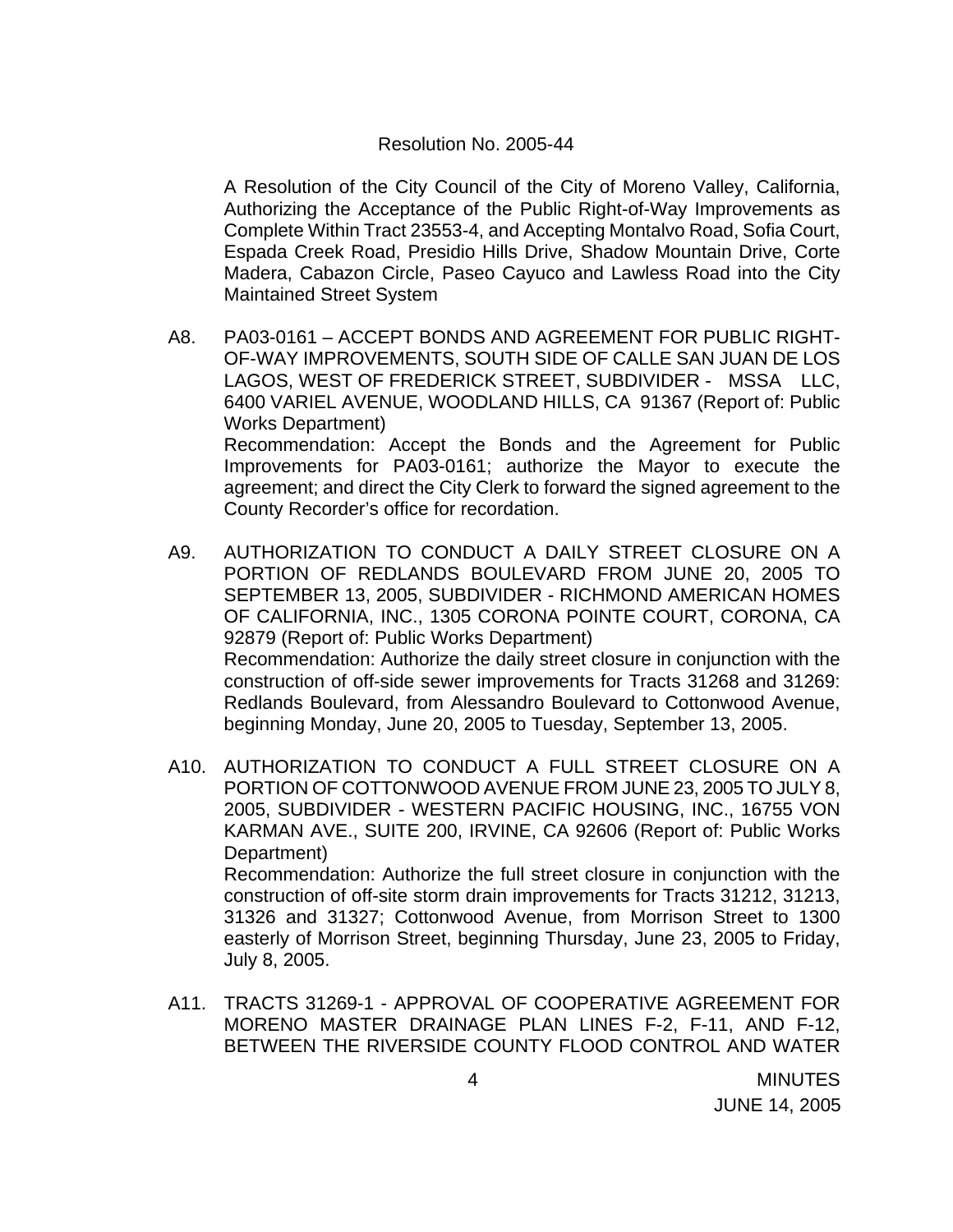CONSERVATION DISTRICT, CITY OF MORENO VALLEY, AND RICHMOND AMERICAN HOMES OF CALIFORNIA, INC., NORTH OF COTTONWOOD AVENUE AND WEST OF REDLANDS BOULEVARD - SUBDIVIDER – RICHMOND AMERICAN HOMES OF CALIFORNIA, INC., 1305 CORONA POINTE COURT, CORONA, CA 92879 (Report of: Public Works Department)

Recommendation: Approve the Cooperative Agreement between the Riverside County Flood Control and Water Conservation District, City of Moreno Valley, and Richmond American Homes of California, Inc. for the Moreno Master Drainage Plan Line F-2, F-11 and F-12; authorize the Mayor to execute the agreement; and direct the City Clerk to forward the signed agreement to the Riverside County Flood Control and Water Conservation District.

A12. ADOPT RESOLUTION NO. 2005-48, AUTHORIZING THE SUBMISSION OF APPLICATIONS FOR THE SAFE ROUTES TO SCHOOL PROGRAM (Report of: Public Works Department) Recommendation: Approve staff's proposed project recommendations for the Safe Routes to School program; adopt Resolution No. 2005-48, authorizing the submission of applications for the Safe Routes to School program; and authorize the Public Works Director/City Engineer to submit applications to the California Department of Transportation, District 8, Local Assistance Engineer for the Safe Routes to School program.

### Resolution No. 2005-48

A Resolution of the City Council of the City of Moreno Valley, California, Authorizing the Submission of Applications for the Safe Routes to School Program and Authorizing the Public Works Director to Submit Applications to the California Department of Transportation, District 8, Local Assistance Engineer for the Safe Routes to School Program

A13. ACQUISITION/FINANCING AGREEMENT FOR PROPOSED COMMUNITY FACILITIES DISTRICT NO. 5 (STONERIDGE RANCH) AND EASTERN MUNICIPAL WATER DISTRICT JOINT COMMUNITY FACILITIES AGREEMENT (Report of: Public Works Department) Recommendation: Approve the Acquisition/Financing Agreement by and among the City of Moreno Valley and Stoneridge Centre Partners, L.P. (the "Acquisition Agreement") for proposed Community Facilities District No. 5 (Stoneridge Ranch) ("CFD No. 5") and the Joint Community Facilities Agreement by and among the City of Moreno Valley and Stoneridge Centre Partners, L.P. and Eastern Municipal Water District relating to the City of Moreno Valley Community Facilities District No. 5 (the "EMWD JCFA").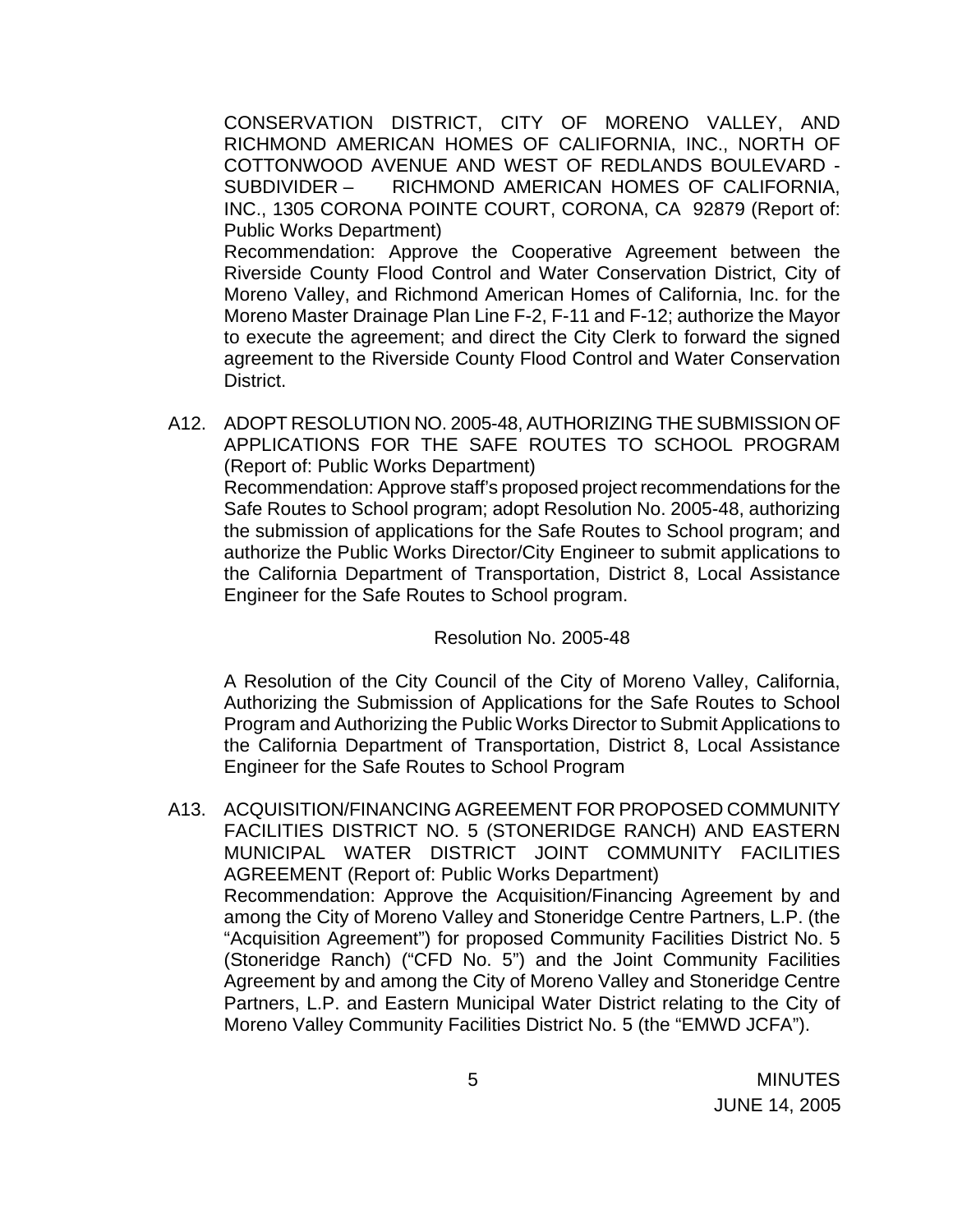- A14. APPROVE THE MEASURE "A" LOCAL STREETS AND ROADS FUND PROGRAM FIVE-YEAR CAPITAL IMPROVEMENT PLAN, FISCAL YEARS 2006-2010 (Report of: Public Works Department) Recommendation: Approve the Measure "A" Local Streets and Roads Fund Program, Five-Year Capital Improvement Plan list of projects as identified in the document entitled Riverside County Transportation Commission (RCTC), Measure "A" Local Streets and Roads Fund Program, Fiscal Years 2006- 2010; and authorize the submittal of the RCTC, Measure "A" Local Fund Program, Fiscal Years 2006-2010, and the Maintenance of Effort (MOE) Certification Statement.
- A15. FOURTH AMENDMENT TO THE AGREEMENT FOR PROFESSIONAL CONSULTANT SERVICES WITH TIERRA RIGHT OF WAY SERVICES, LTD. (Report of: Public Works Department) Recommendation: Approve the Fourth Amendment to Agreement for Professional Consultant Services with Tierra Right of Way Services, LTD., 1575 East River Road, Suite 201, Tuscon, AZ 85718 to provide Professional Consultant Services; authorize the Mayor to execute said Fourth Amendment to Agreement for Professional Consultant Services with Tierra Right of Way Services, LTD.; and authorize an increase in the Purchase Order to Tierra Right of Way Services, LTD. in the amount of \$35,000, when the Fourth Amendment to Agreement has been signed by all parties.

### **B. CONSENT CALENDAR** - **COMMUNITY SERVICES DISTRICT**

- B1. ORDINANCES FIRST READING BY TITLE ONLY Waived reading of all Ordinance Introductions and read by title only.
- B2. MINUTES REGULAR MEETING OF JUNE 26, 2001 Approved as submitted.

# **C. CONSENT CALENDAR** - **COMMUNITY REDEVELOPMENT AGENCY**

- C1. ORDINANCES FIRST READING BY TITLE ONLY Waived reading of all Ordinance Introductions and read by title only.
- C2. MINUTES –SPECIAL MEETING OF JUNE 20, 2001 Approved as submitted.

# **D. CONSENT CALENDAR** - **BOARD OF LIBRARY TRUSTEES**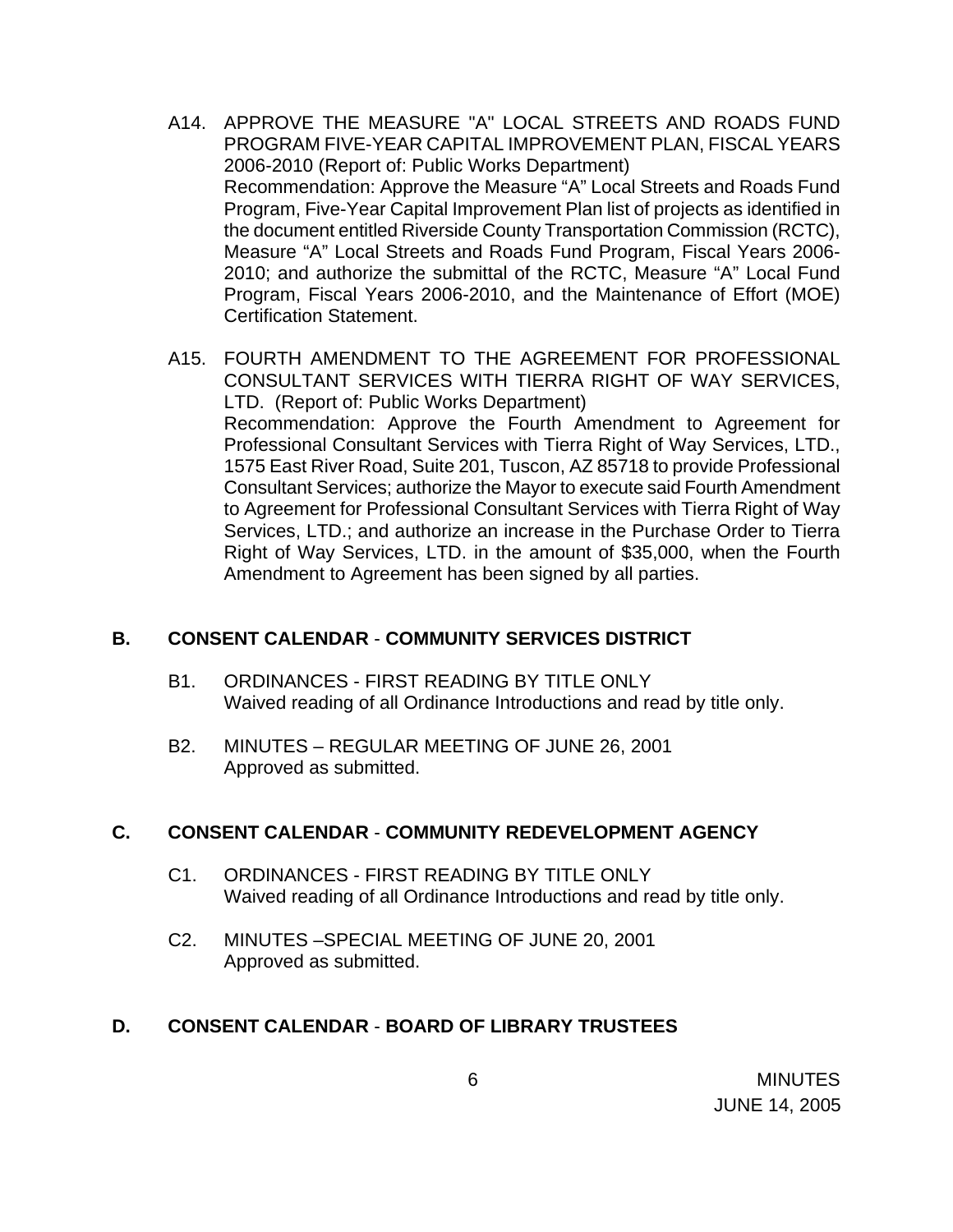D1. ORDINANCES - FIRST READING BY TITLE ONLY Waived reading of all Ordinance Introductions and read by title on

### **Joint Consent Calendar Items A2. – D2. approved by a 5-0 vote. m/White, s/West.**

### **E. PUBLIC HEARINGS**

- E1. PUBLIC HEARING REGARDING MAIL BALLOT PROCEEDING FOR THE PROPOSED COMMUNITY SERVICES DISTRICT (CSD) ZONE E (HIGH-SERVICE-LEVEL PARKWAY LANDSCAPE MAINTENANCE) ANNUAL CHARGE ADJUSTMENT FOR ZONE E-1 (TOWNGATE), ZONE E-2 (HIDDEN SPRINGS) AND ZONE E-3 (MORENO VALLEY RANCH – WEST) (Report of: Public Works Department) Recommendation: That the Mayor and Members of the City Council, acting in their respective capacities as President and Members of the Board of Directors of the Moreno Valley Community Services District (CSD), after conducting the public hearing:
	- 1. Tabulate the mail ballots for the proposed CSD Zone E annual charge adjustment for Zones E-1 (TownGate), E-2 (Hidden Springs) and E-3 (Moreno Valley Ranch-West);
	- 2. Verify and accept the results of the mail ballot proceeding as identified on the Official Tally Sheet and Assessor Parcel Number (APN) listing;
	- 3. Receive and file with the City Clerk's Office the accepted Official Tally Sheet and APN listing; and
	- 4. If approved, authorize and impose the proposed CSD Zone E annual charge adjustment to Zones E-1, E-2 and E-3.

 President Stewart opened the public testimony portion of the public hearing. Public testimony was received from: Pamela Elliott; Ricardo E. Brown; and John Loper, speaking on behalf of the Fritz Duda Company.

### **Directed the Secretary to tabulate the ballots. Motion carried unanimously. m/Flickinger, s/Batey.**

The item to resume later in the meeting to allow the City Clerk to tabulate the ballots.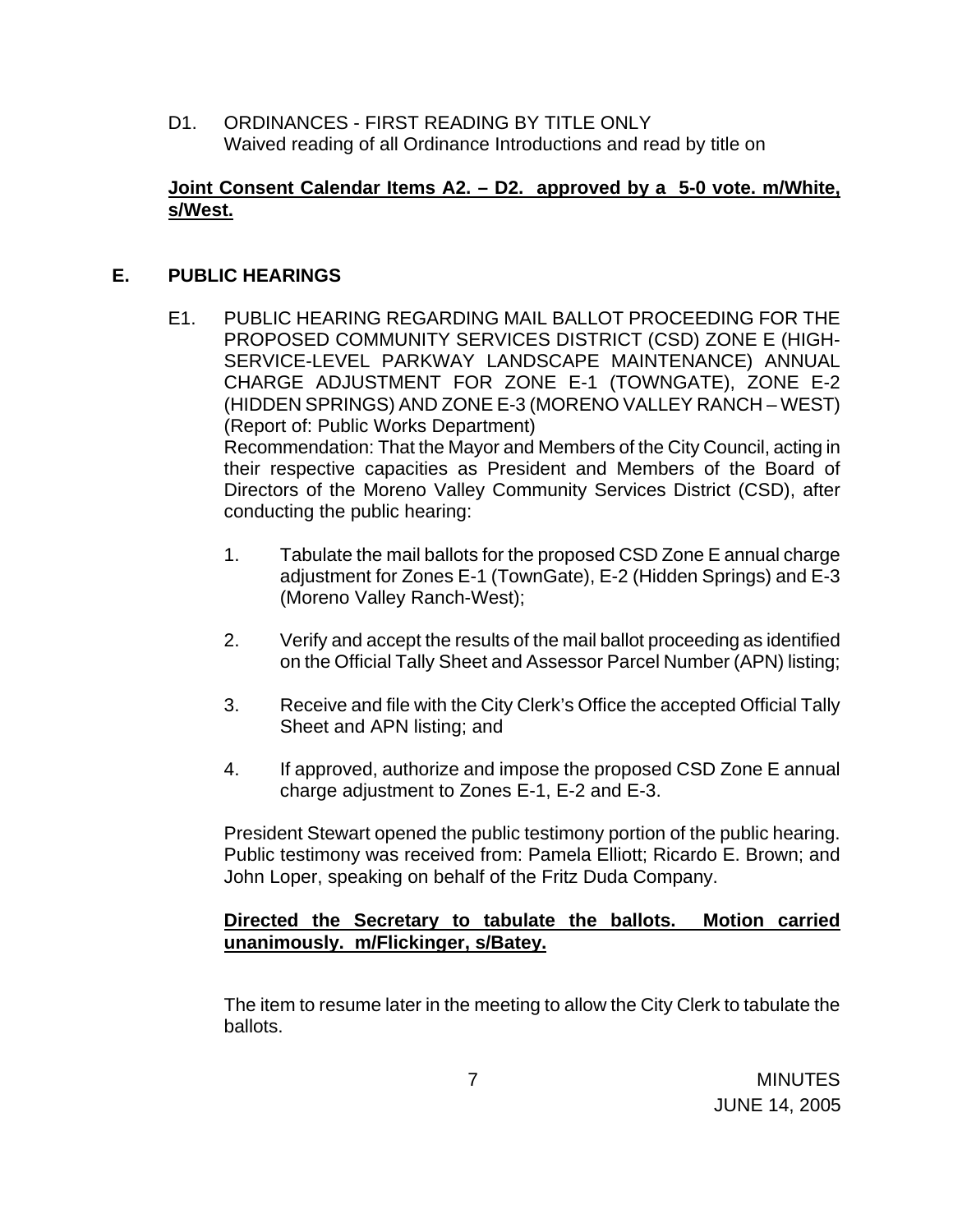- E2. PUBLIC HEARING TO CONSIDER APPROVING THE CONTINUANCE OF CURRENT MORENO VALLEY COMMUNITY SERVICES DISTRICT ANNUAL PARCEL CHARGES PROPOSED FOR 2005/2006 (Report of: Public Works Department) Recommendation: That the City Council, acting in their respective capacities as President and Members of the Board of Directors of the Moreno Valley Community Services District (CSD) ("the Board"), approve and adopt:
	- 1) Resolution No. CSD 2005-02 (Zone A)

Resolution No. CSD 2005-02

A Resolution of the Moreno Valley Community Services District of the City of Moreno Valley, California, Approving the Continuance of the Currently Approved Parcel Charge for Furnishing Improvements and Maintenance for Parks and Recreation Services During Fiscal Year 2005/2006

2) Resolution No. CSD 2005-03 (Zone B)

Resolution No. CSD 2005-03

A Resolution of the Moreno Valley Community Services District of the City of Moreno Valley, California, Approving the Continuance of the Currently Approved Parcel Charge for Furnishing Improvements and Maintenance for Residential Street Lighting Services During Fiscal Year 2005/2006

3) Resolution No. CSD 2005-04 (Zone B-1A)

Resolution No. CSD 2005-04

A Resolution of the Moreno Valley Community Services District of the City of Moreno Valley, California, Approving the Continuance of the Currently Approved Parcel Charge for Furnishing Improvements for Residential Street Lighting Services to Kristen Court During Fiscal Year 2005/2006

4) Resolution No. CSD 2005-05 (Zone C)

Resolution No. CSD 2005-05

A Resolution of the Moreno Valley Community Services District of the City of Moreno Valley, California, Approving the Continuance of the Currently Approved Parcel Charge for Furnishing Improvements and Maintenance for Intersection and Arterial Street Lighting Services During Fiscal Year 2005/2006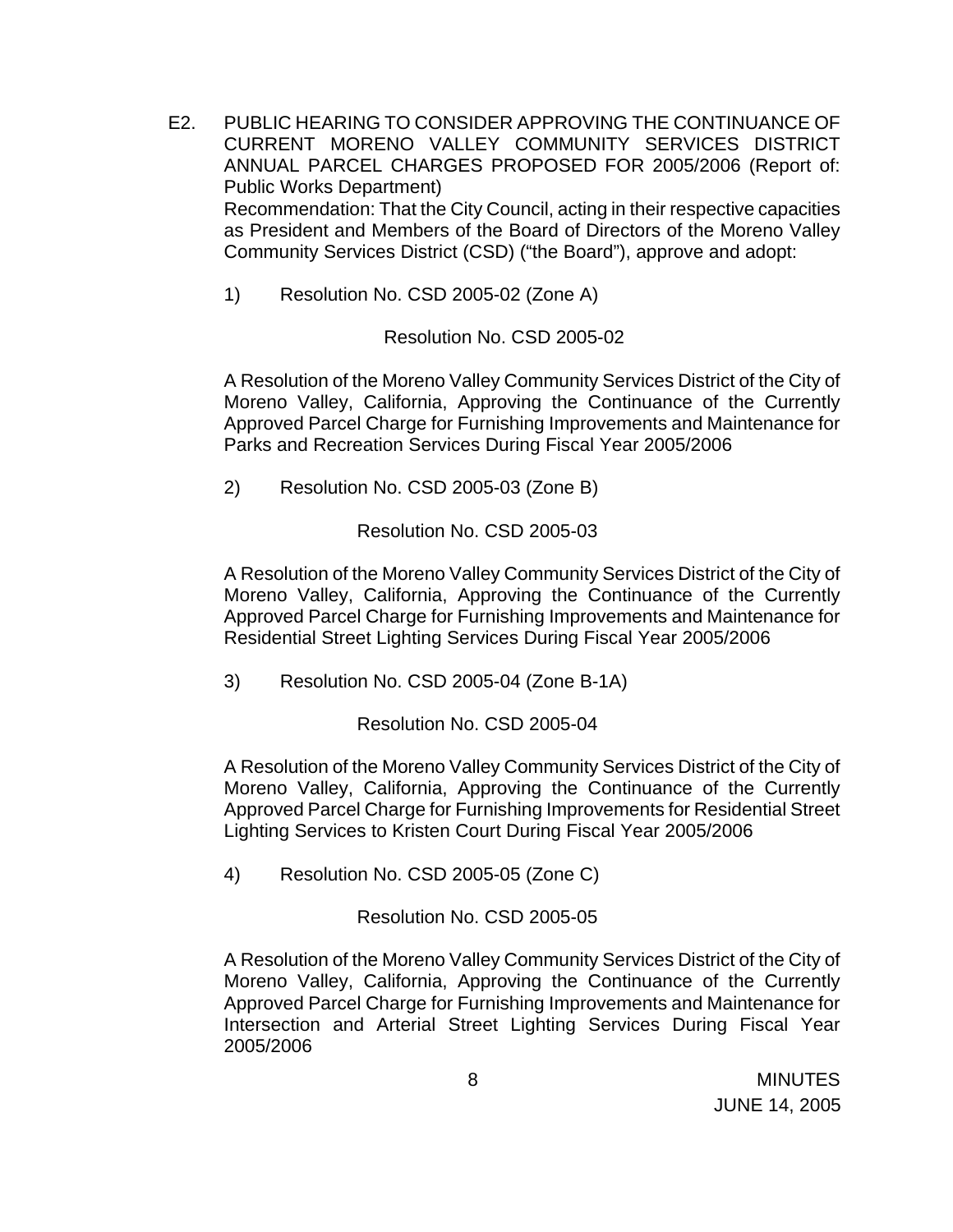5) Resolution No. CSD 2005-06 (Zone D)

Resolution No. CSD 2005-06

A Resolution of the Moreno Valley Community Services District of the City of Moreno Valley, California, Approving the Continuance of the Currently Approved Parcel Charge for Furnishing Parkway Landscape Improvement and Maintenance Services During Fiscal Year 2005/2006

6) Resolution No. CSD 2005-07 (Zone E)

Resolution No. CSD 2005-07

A Resolution of the Moreno Valley Community Services District of the City of Moreno Valley, California, Approving the Continuance of the Currently Approved Parcel Charge for Furnishing High-Service-Level Parkways Improvement and Maintenance Services During Fiscal Year 2005/2006

7) Resolution No. CSD 2005-08 (Zone E-1A)

Resolution No. CSD 2005-08

A Resolution of the Moreno Valley Community Services District of the City of Moreno Valley, California, Approving the Continuance of the Currently Approved Parcel Charge for Furnishing Zone E-1A Renaissance Park – Internal Parkway Landscape/Wall Maintenance Services During Fiscal Year 2005/2006

8) Resolution No. CSD 2005-09 (Zone E-3A)

Resolution No. CSD 2005-09

A Resolution of the Moreno Valley Community Services District of the City of Moreno Valley, California, Approving the Parcel Charge for Providing Zone E-3A (Lasselle Powerline Parkway – Internal Parkway Landscape/Wall Maintenance) Services

9) Resolution No. CSD 2005-10 (Zone E-4A)

Resolution No. CSD 2005-10

A Resolution of the Moreno Valley Community Services District of the City of Moreno Valley, California, Approving the Parcel Charge for Providing Zone E-

 9 MINUTES JUNE 14, 2005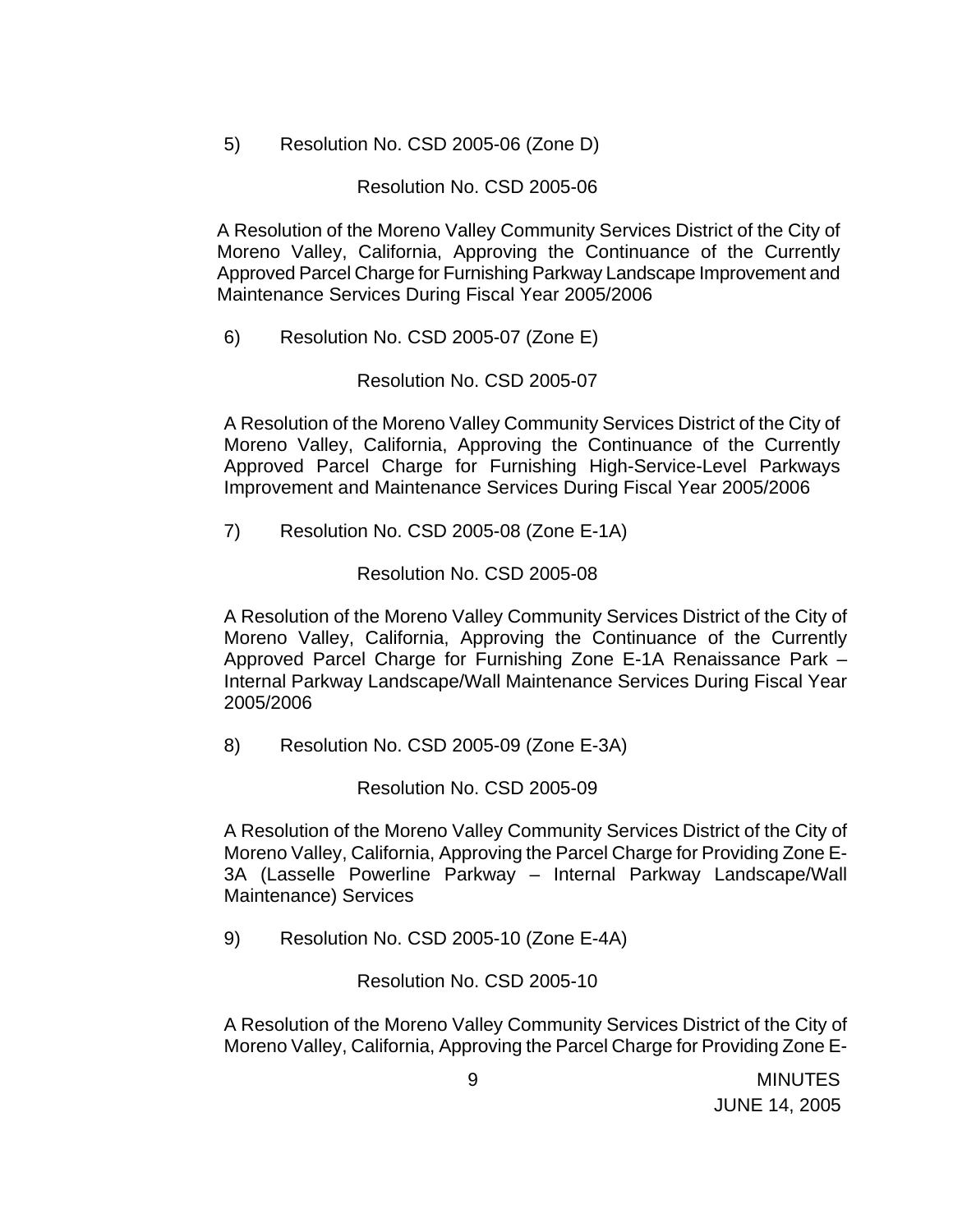4A (Daybreak Development – Internal Parkway Landscape Maintenance) **Services** 

10) Resolution No. CSD 2005-11 (Zone M)

Resolution No. CSD 2005-11

A Resolution of the Moreno Valley Community Services District of the City of Moreno Valley, California, Approving the Continuance of the Currently Approved Parcel Charge for Furnishing Zone M Parcel Charge Calculation for Furnishing Commercial/Industrial Median Maintenance Services During Fiscal Year 2005/2006; and

to continue the proposed current annual parcel charges for providing service to parks, recreation, residential street lighting and improvements, arterial street lighting, parkway landscaping, extensive parkway landscaping, internal parkway landscaping/walls, and medians during fiscal year 2005/2005, as submitted in the Annual Levy Report on file in the office of the City Clerk.

 President Stewart opened the public testimony portion of the public hearing; there being none, public testimony was closed.

# **Approved by a 5-0 vote. m/White, s/Flickinger.**

E3. PUBLIC HEARING TO CONSIDER APPROVAL AND ADOPTION OF MORENO VALLEY COMMUNITY FACILITIES DISTRICT NO. 87-1 (TOWNGATE) ANNUAL SPECIAL TAX LEVY (Report of: Public Works Department)

Recommendation: That the City Council, acting in its capacity as the legislative body of Community Facilities District (CFD) No. 87-1 (Towngate) Improvement Area No. 1 (the "District"), approve and adopt Resolution No. 2005-45 implementing the rate and method of apportionment of the special tax levy required to cover the annual debt service of CFD No. 87-1 (Towngate) Improvement Area No. 1, as submitted in the Special Tax Report on file in the office of the City Treasurer.

# Resolution No. 2005-45

A Resolution of the City Council of the City of Moreno Valley, California, Accepting and Approving the Report for Fiscal Year 2005/2006 Regarding Community Facilities District No. 87-1 (TownGate) Improvement Area No 1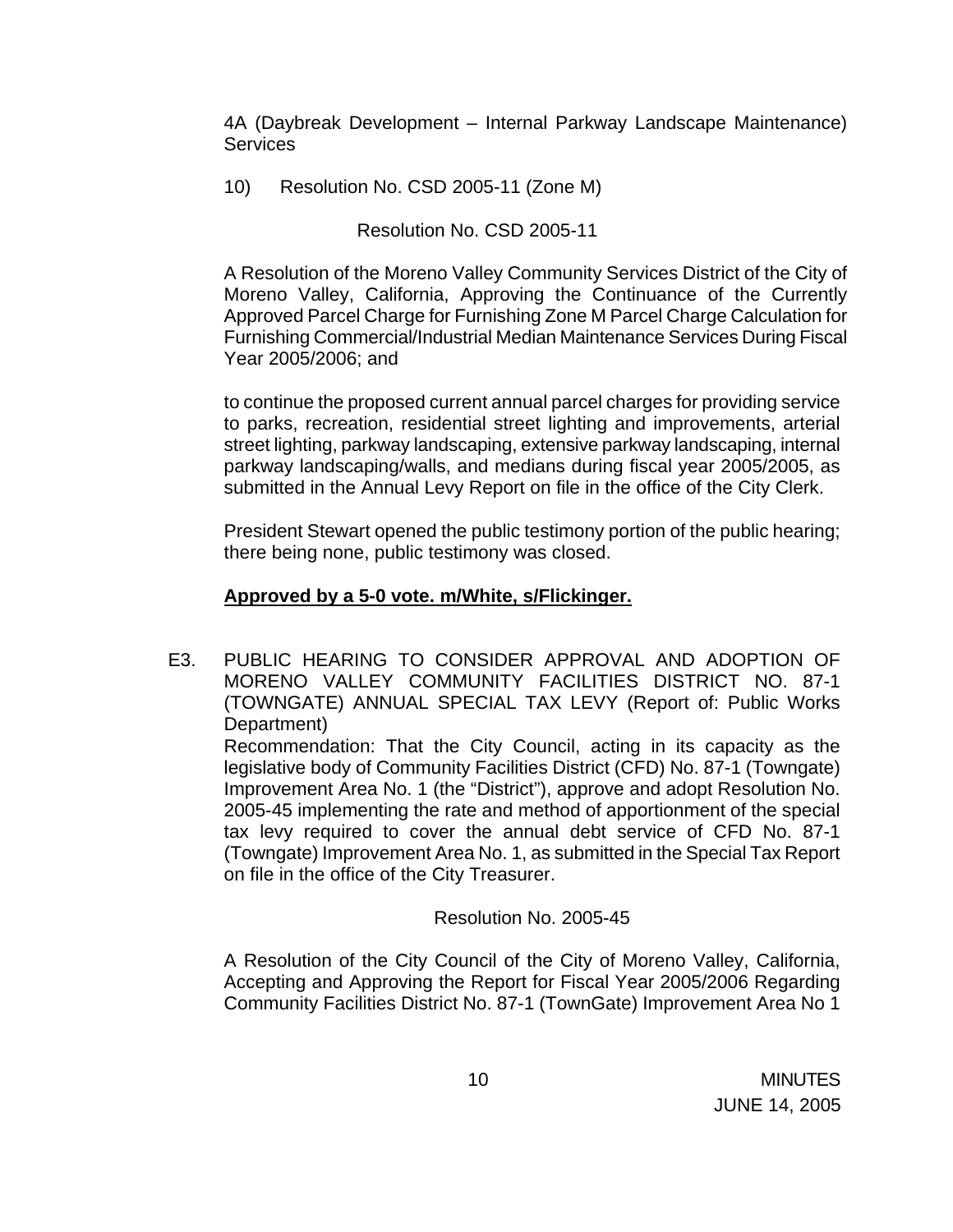Mayor Stewart opened the public testimony portion of the public hearing; there being none, public testimony was closed.

### **Approved by a 5-0 vote. m/Flickinger, s/Batey.**

E4. PUBLIC HEARING TO CONSIDER APPROVAL AND ADOPTION OF MORENO VALLEY COMMUNITY FACILITIES DISTRICT NO. 87-1 (TOWNGATE) IMPROVEMENT AREA NO. 1 ANNUAL SPECIAL TAX LEVY (Report of: Public Works Department) Recommendation: That the City Council, acting in its capacity as the legislative body of Community Facilities District (CFD) No. 87-1 (Towngate), approve and adopt Resolution No. 2005-46 implementing the rate and method of apportionment of the special tax levy required to cover the 2005/2006 annual debt service of CFD No. 87-1 (Towngate), as submitted in the Special Tax Report on file in the office of the City Treasurer.

### Resolution No. 2005-46

A Resolution of the City Council of the City of Moreno Valley, California, Accepting and Approving the Special Tax Report for Fiscal Year 2005/2006 Regarding Community Facilities District No. 87-1 (Towngate)

 Mayor Stewart opened the public testimony portion of the public hearing; there being none, public testimony was closed.

# **Approved by a 5-0 vote. m/Flickinger, s/Batey.**

E5. PUBLIC HEARING TO CONSIDER APPROVAL AND ADOPTION OF COMMUNITY FACILITIES DISTRICT NO. 3 OF THE CITY OF MORENO VALLEY (AUTO MALL REFINANCING) SPECIAL TAX BONDS, SERIES 2000 ANNUAL SPECIAL TAX LEVY (Report of: Public Works Department) Recommendation: That the City Council, acting in its capacity as the legislative body of Community Facilities District No. 3 of the City of Moreno Valley (Auto Mall Refinancing) ("CFD No. 3"), approve and adopt Resolution No. 2005-47 implementing the rate and method of apportionment of the special tax levy required to cover the annual debt service of CFD No. 3, as submitted in the Special Tax Report on file in the office of the City Treasurer.

# Resolution No. 2005-47

A Resolution of the City Council of the City of Moreno Valley, California, Accepting and Approving the Special Tax Report for Fiscal Year 2005/2006 Regarding Community Facilities District No. 3 of the City of Moreno Valley (Auto Mall Refinancing)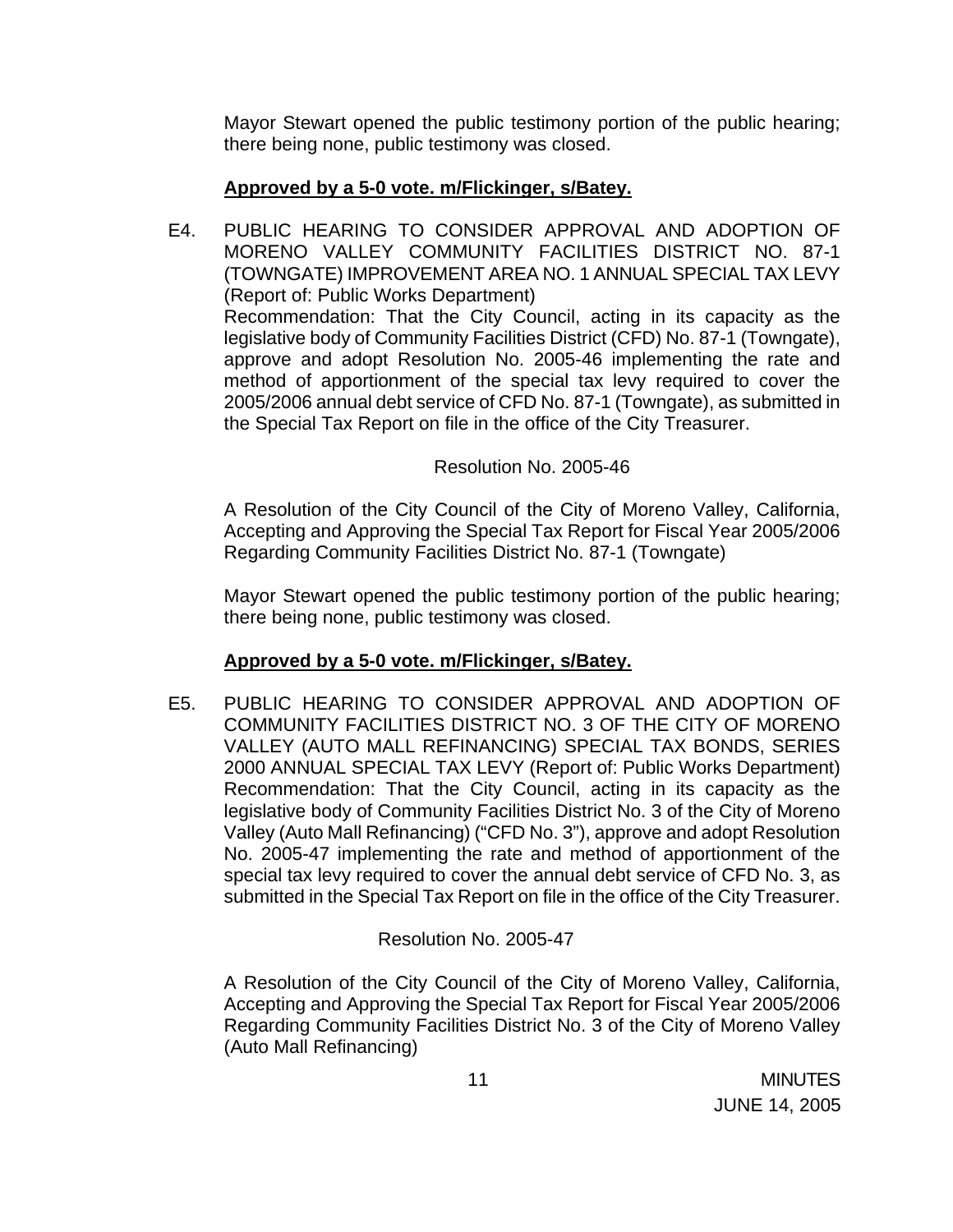Mayor Stewart opened the public testimony portion of the public hearing; there being none, public testimony was closed.

### **Approved by a 5-0 vote. m/Flickinger, s/Batey.**

- E6. A PUBLIC HEARING TO ADOPT RESOLUTION NO. 2005-49 FINDING SIGNIFICANT PUBLIC BENEFIT WITH RESPECT TO CERTAIN PUBLIC CAPITAL IMPROVEMENTS TO BE LOCATED WITHIN THE BOUNDARIES OF THE CITY AND APPROVING THE SALE OF BONDS IN CONNECTION THEREWITH; AND ADOPT RESOLUTION NO. 2005-50 AUTHORIZING THE EXECUTION AND DELIVERY OF DOCUMENTS RELATED TO THE SALE AND DELIVERY NOT TO EXCEED \$51,000,000 MORENO VALLEY PUBLIC FINANCING AUTHORITY 2005 LEASE REVENUE BONDS, AND AUTHORIZING CERTAIN DOCUMENTS AND DIRECTING CERTAIN ACTIONS IN CONNECTION THEREWITH (Report of: Finance Department) Recommendation: That the City Council:
	- 1. Conduct a public hearing in compliance with Section 6586.5 of the Government Code of the State of California (the "JPA Act") requiring the making of certain findings with respect to capital facilities to be acquired, constructed or financed with the proceeds of bonds; and upon closing the public hearing; and
	- 2. Adopt Resolution No. 2005-49, finding significant public benefit with respect to certain public capital improvements to be located within the boundaries of the City and approving the sale of bonds in connection therewith; and

Resolution No. 2005-49

A Resolution of the City Council of the City of Moreno Valley, California, Finding Significant Public Benefit to Certain Public Capital Improvements to be Located Within the Boundaries of the City and Approving the Sale of Bonds in Connection Therewith

3. Adopt Resolution No. 2005-50, authorizing the execution and delivery of documents relating to the sale and delivery of not to exceed \$51,000,000 Moreno Valley Public Financing Authority 2005 Lease Revenue Bonds, and authorizing certain documents and directing certain actions in connection therewith.

### Resolution No. 2005-50

 12 MINUTES A Resolution of the City Council of the City of Moreno Valley, California, Authorizing the Execution and Delivery of Documents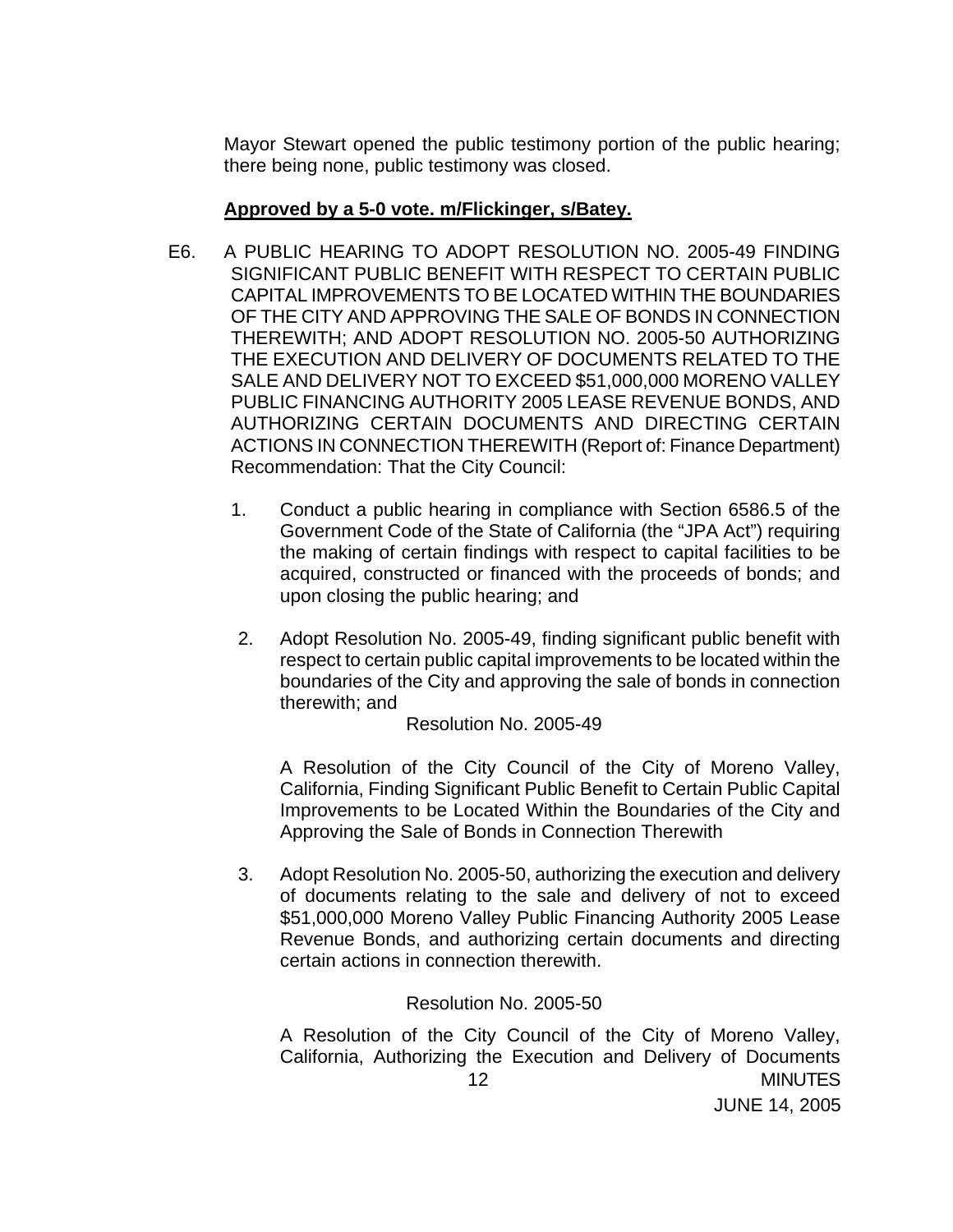Relating to the Sale and Delivery of Not to Exceed \$51,000,000 Moreno Valley Public Financing Authority 2005 Lease Revenue Bonds, and Authorizing Certain Documents and Directing Certain Actions in Connection Therewith

 Mayor Stewart opened the public testimony portion of the public hearing; there being none, public testimony was closed.

### **Approved by a 4-1 vote, Council Member Batey dissenting.m/Flickinger, s/White.**

**ADJOURNED REGULAR MORENO VALLEY JOINT CITY COUNCIL MEETING TO A SPECIAL JOINT MEETING OF THE MORENO VALLEY PUBLIC FINANCING AUTHORITY (MVPFA) AND THE MORENO VALLEY PUBLIC FACILITIES FINANCING CORPORATION (MVPFFC)** 

### **AGENDA SPECIAL JOINT MEETING OF THE MORENO VALLEY PUBLIC FINANCING AUTHORITY (MVPFA), AND THE MORENO VALLEY PUBLIC FACILITIES FINANCING CORPORATION (MVPFFC)**

### **CALL TO ORDER – 8:00 P.M.**

### **ROLL CALL – All present**

### **G. REPORTS**

- G1. ADOPT RESOLUTION NO. MVPFA 2005-01, APPROVING A LEASE AGREEMENT WITH THE CITY OF MORENO VALLEY AND CERTAIN OTHER DOCUMENTS IN CONNECTION WITH THE ISSUANCE AND DELIVERY OF THE MORENO VALLEY PUBLIC FINANCING AUTHORITY 2005 LEASE REVENUE BONDS IN A PRINCIPAL AMOUNT NOT TO EXCEED \$51,000,000 (Report of: Finance Department) Recommendation: That the City Council acting in their capacity as the Chairperson and Directors of the Moreno Valley Public Financing Authority:
	- 1. Adopt Resolution No. MVPFA 2005-01, approving a lease agreement with the City of Moreno Valley and certain other documents in connection with the issuance and delivery of the Moreno Valley Public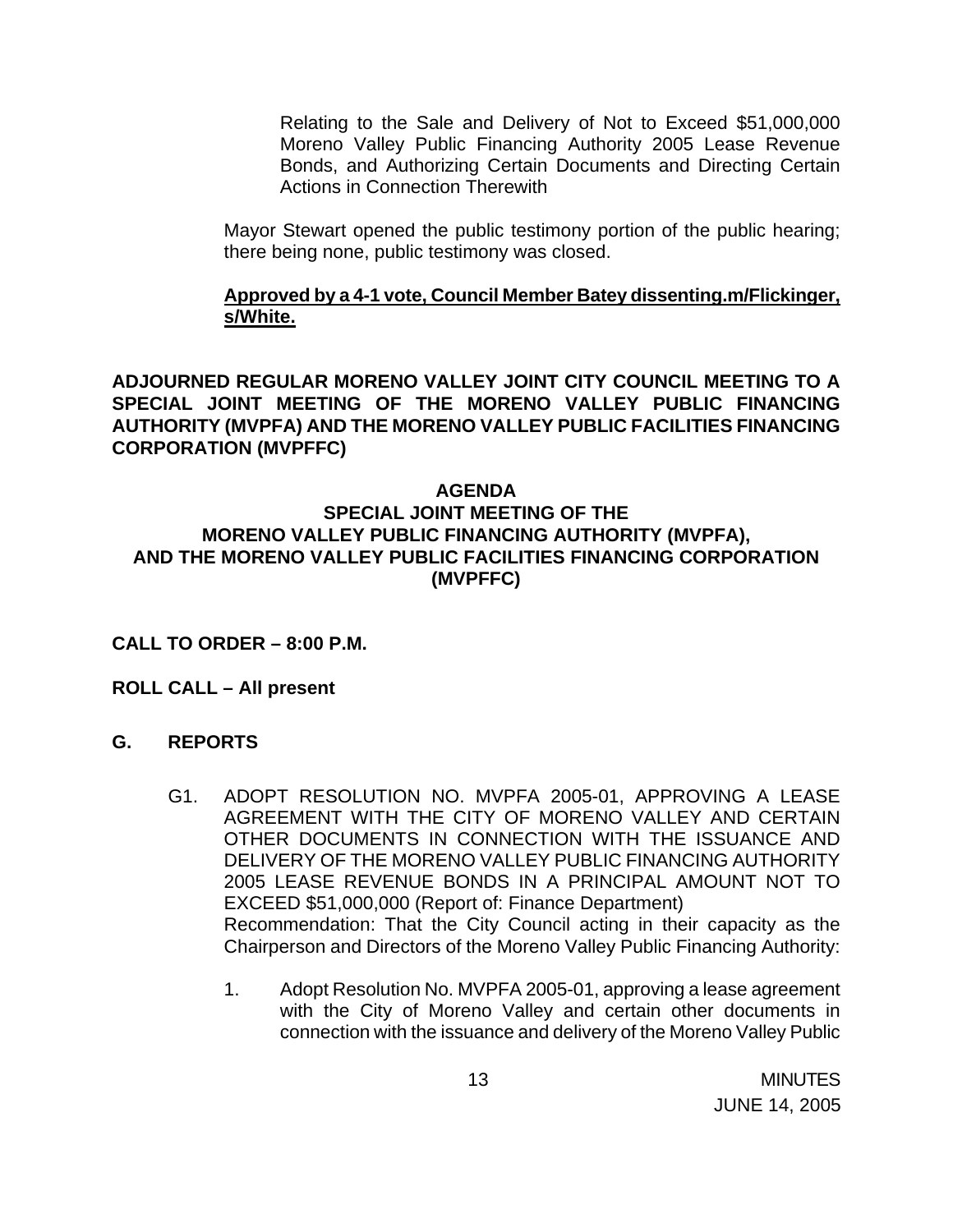Financing Authority 2005 Lease Revenue Bonds in a principal amount not to exceed \$51,000,000.

#### Resolution No. MVPFA 2005-01

 A Resolution of the Board of Directors of the Moreno Valley Public Financing Authority Approving a Lease Agreement with the City of Moreno Valley and Certain Other Documents in Connection with the Issuance and Delivery of the Moreno Valley Public Financing Authority 2005 Lease Revenue Bonds in a Principal Amount Not to Exceed \$51,000,000

 Chairperson Stewart opened the agenda item for public comments; there being none, public comments were closed.

#### **Approved by a 5-0 vote. m/Flickinger, s/White.**

- G2. ADOPT RESOLUTION NO. MVPFFC 2005-02, APPROVING A SUBLEASE AGREEMENT AND CERTAIN OTHER DOCUMENTS IN CONNECTION THERETO (Report of: Finance Department) Recommendation: That the City Council acting in their capacity as the President and Directors of the Moreno Valley Public Facilities Financing Corporation:
	- 1. Adopt Resolution No. MVPFFC 2005-02, approving a sublease agreement and certain other documents in connection thereto.

Resolution No. MVPFFC 2005-02

A Resolution of the Moreno Valley Public Facilities Financing Corporation Approving a Sublease Agreement and Certain Other Documents in Connection Thereto

 President Stewart opened the agenda item for public comments; there being none, public comments were closed.

### **Approved by a 5-0 vote. m/Flickinger, s/White.**

#### **ADJOURNMENT**

**RECONVENED JOINT MEETING OF THE CITY COUNCIL OF THE CITY OF MORENO VALLEY, MORENO VALLEY COMMUNITY SERVICES DISTRICT, AND THE COMMUNITY REDEVELOPMENT AGENCY OF THE CITY OF MORENO VALLEY**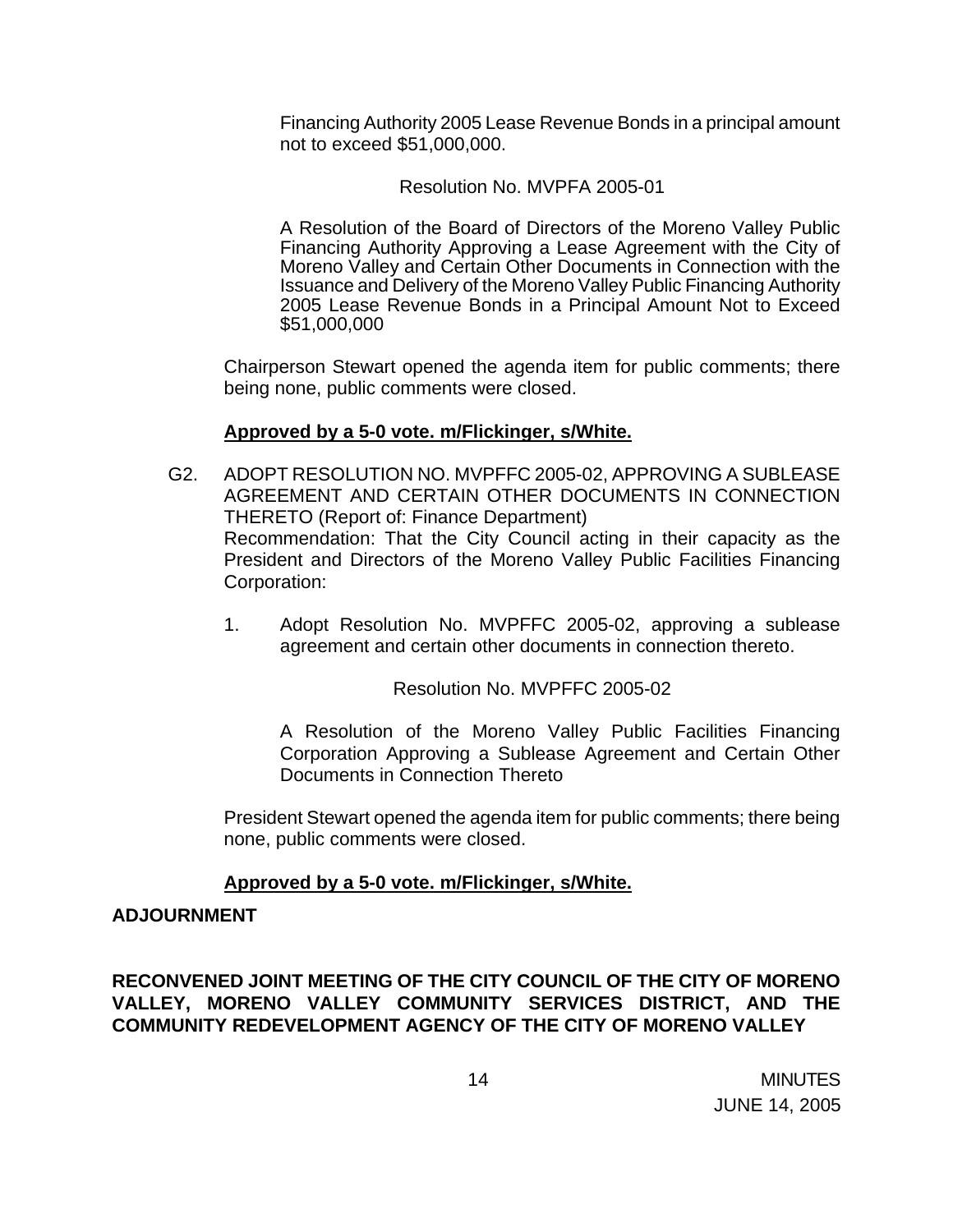# **F. ITEMS REMOVED FROM CONSENT CALENDARS FOR DISCUSSION OR SEPARATE ACTION - NONE**

### **G. REPORTS**

G1. CONTINUED BUDGET DISCUSSION (Report of: Finance Department) (MATERIAL NOT AVAILABLE AT TIME OF PRINTING - TO BE PROVIDED UNDER SEPARATE COVER)

 Mayor Stewart opened the agenda item for public comment. Public comment was received from: Mary Salvador (representing the Volunteer Center of Riverside County); Daryl Terrell; Harold Trubo (representing the Moreno Valley Chamber of Commerce); Linda Wright and Jerry Green (both representing the Moreno Valley Black Chamber of Commerce.

- G2. PUBLIC MEETING ON PROPOSED FY 05/06 FEE SCHEDULE (Report of: Finance Department) Recommendation: That the City Council:
	- 1. Accept public comments on the proposed FY 05/06 Fee Schedule; and
	- 2. Provide comments and any necessary direction to staff regarding fee policy issues or proposed increases to user fees.

 Mayor Stewart opened the agenda item for public comments; there being none, public comments were closed.

G3. 311 NON-EMERGENCY SYSTEM (Report of: Administrative Services Department) Recommendation: That the City Council not pursue the implementation of a 311 program.

No motion was made

G4. LEGISLATIVE UPDATE (Report of: Interim Assistant City Manager) Recommendation: Receive and file the informational report.

 Mayor Stewart opened the agenda item for public comments; there being none, public comments were closed.

### **Approved by a unanimous vote. m/Batey, s/West**

G5. CITY MANAGER'S REPORT – None given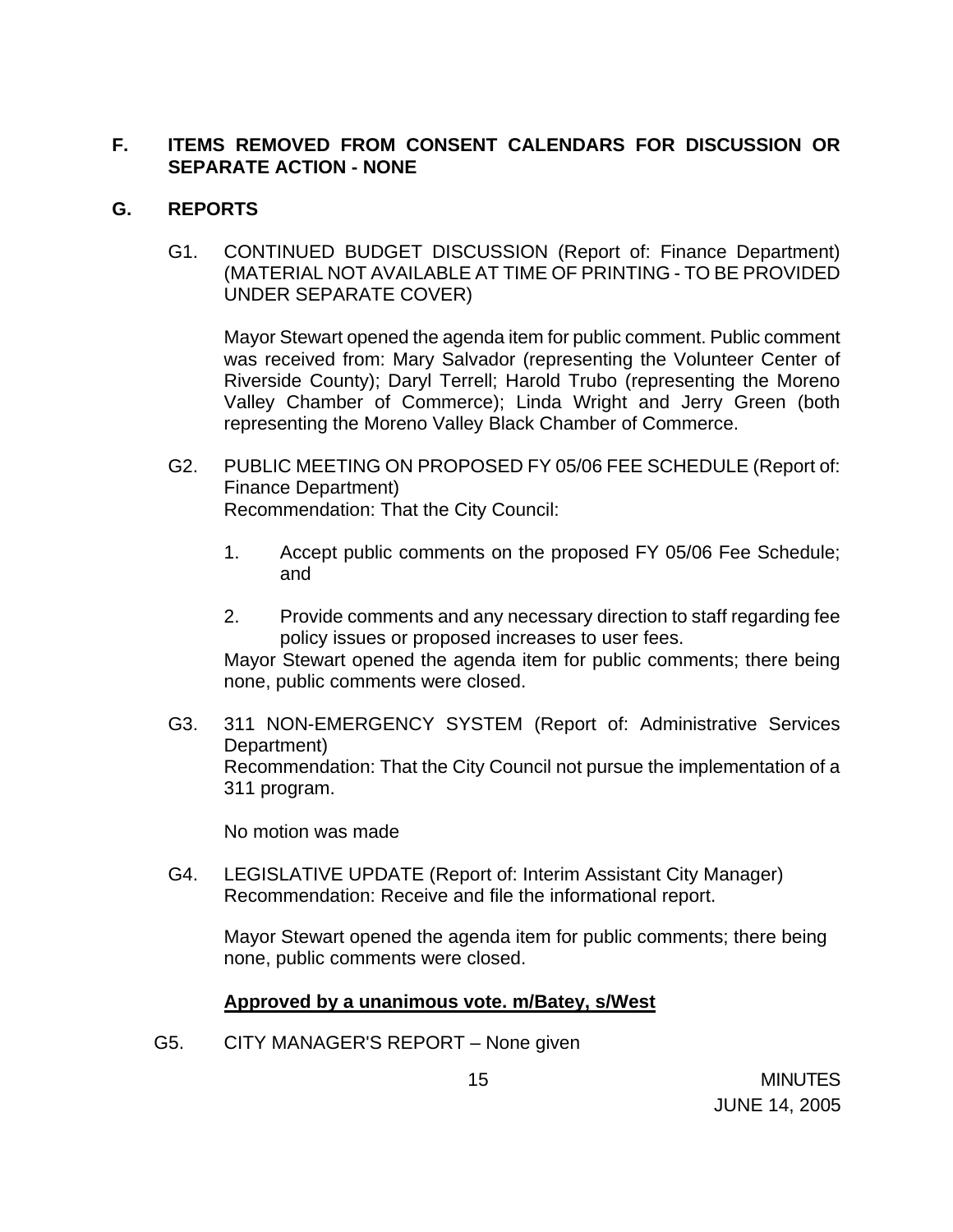### **AGENDA ORDER**

E1. RESULTS OF THE BALLOT COUNT FOR ITEM NO. E1 (continued from earlier in the meeting) .

The Secretary announced the results as follows:

 Zone E-1 (Towngate) – "No" Zone E-2 (Hidden Springs) – "Yes" Zone E-3 (Moreno Valley Ranch- West – "No"

**The results of the mail ballot proceeding were verified and accepted as identified on the Official Tally Sheet and Assessor Parcel Number (APN) listing; received and filed with the City Clerk's Office the accepted Official Tally Sheet and APN listing and approved and authorized and imposed the proposed Zone E annual charge on Zone E-2 only. Motion carried unanimously, m/White, s/West.** 

# **H. LEGISLATIVE ACTIONS**

ORDINANCES - 1ST READING AND INTRODUCTION - NONE

ORDINANCES - 2ND READING AND ADOPTION - NONE

ORDINANCES - URGENCY ORDINANCES – NONE

RESOLUTIONS – NONE

PUBLIC COMMENTS **ON ANY SUBJECT NOT ON THE AGENDA** UNDER THE JURISDICTION OF THE CITY COUNCIL ARE AS FOLLOWS:

### Daryl Terrell

1) Sales tax & Property tax revenue

# **CLOSING COMMENTS AND/OR REPORTS OF THE CITY COUNCIL, COMMUNITY SERVICES DISTRICT, OR COMMUNITY REDEVELOPMENT AGENCY**

### Council Member Batey

1) Thanked Lowe's for their generous donations for the Fire Department